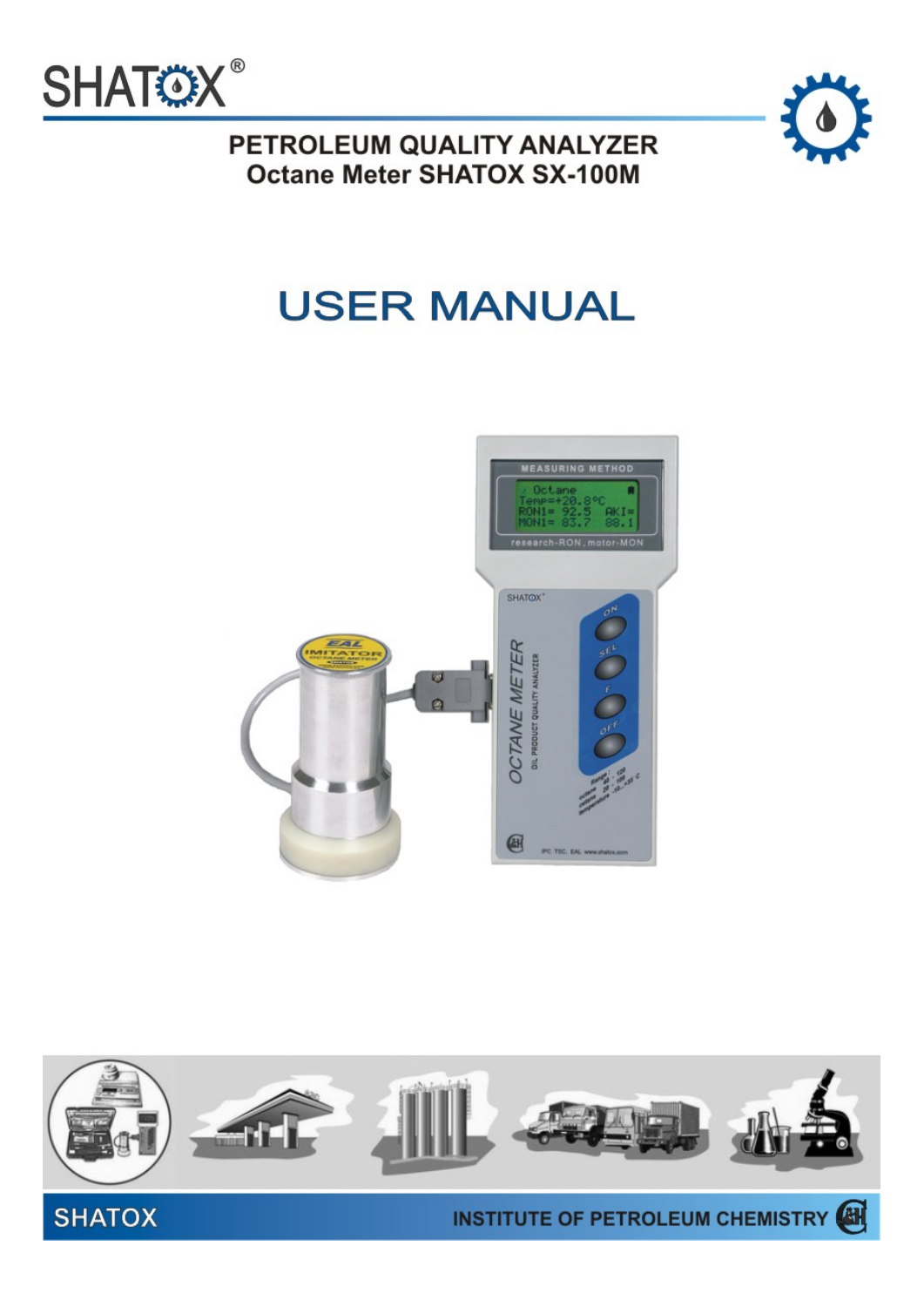# **1. Introduction**

1.1. The Operations manual for OCTANE METER SHATOX SX-100M petroleum products quality analyzer (hereinafter called OCTANE METER) is intended for studying the device and contains description of its design, the principle of operation, performance specification, and establishes the operating rules to guarantee trouble-free work of the device.

1.2. It is not required any special training to operate Octane Meter. Nevertheless, we recommend you to study the present Operations manual carefully before starting operations of the device.

#### **2. Description and operation of Octane Meter**

- 2.1. Function
	- 2.1.1. Octane Meter is designed for determining the following:
		- motor petrol octane levels by motor and research methods;<br>• diesel fuel cetane rating. In addition, it is possible to determ
		- diesel fuel cetane rating. In addition, it is possible to determine diesel fuel chilling temperature;

The results of measurements are displayed on the screen.

2.1.2. Octane Meter is manufactured as a portable small-sized device and is intended for rapid petroleum products quality monitoring in field and laboratory conditions. Operating conditions: air temperature in the range from  $\text{-} 10 \degree \text{C}$  up to  $\text{+} 45 \degree \text{C}$ .

2.1.3. The device is supplied with power from 4 elements of АА type or from an external direct current power supplier with voltage of 6 … 7 V.

## 2.2. Specifications

Technical specifications of Octane Meter are presented in Table 1

|  | Table 1 |
|--|---------|
|--|---------|

| N                | <b>Parameter description</b>                                                                  | <b>Value</b> |
|------------------|-----------------------------------------------------------------------------------------------|--------------|
| 1.               | Measurement range of octane numbers (ON), ON<br>units                                         | 40-120       |
| 2.               | Acceptable limit of octane number measurement<br>basic error, ON units (max)                  | 0.5          |
| 3.               | Limit of acceptable difference between parallel<br>octane number measurements, ON units (max) | $\pm 0.2$    |
| $\overline{4}$ . | Measurement range of Cetane numbers (CN), CN<br>units                                         | 20-100       |
| 5.               | Acceptable limit of Cetane number measurement<br>error, CN units (max)                        | $\pm 1.0$    |
| 6.               | Limit of acceptable difference between parallel<br>Cetane number measurements, CN units (max) | $\pm 0.5$    |
| 7.               | Measurement time, s                                                                           | $1-5$        |
|                  | Overall dimensions                                                                            |              |
| 8.               | Electronic unit, mm                                                                           | 100x210x40   |
|                  | Sensor, mm                                                                                    | 60x100       |
| 9.               | Mass of Octane Meter, kg (max)                                                                | 0.9          |
| 10.              | Mean-time-between-failures, hour (min)                                                        | 1000         |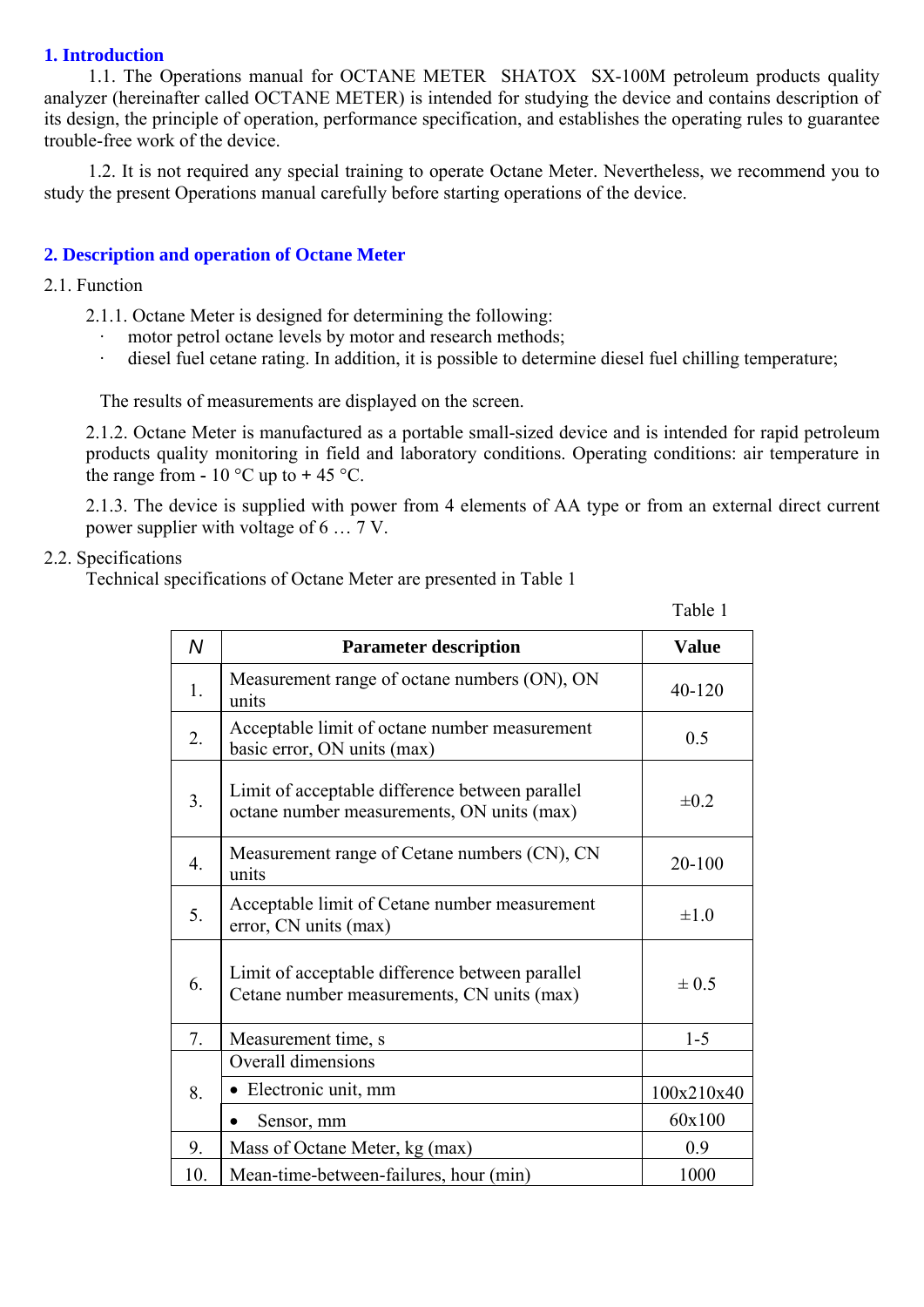## 2.3. Design and operation of Octane Meter

2.3.1. The principle of Octane Meter operation is in determining knock characteristic of gasoline, selfflammability of diesel fuel.

2.3.2. The detector of Octane Meter is a non separable item in the form of a cartridge having volume of 75 ml. Its volume specifies signal characteristics of the generator situated in the bottom of the detector. The detector also has a built-in element sensitive to fuel sample temperature changes.

2.3.3. The detector is equipped with an imitator. This imitator makes it possible to conduct the performance check of the device without using fuel samples.



Picture 1 Octane Meter detector and imitator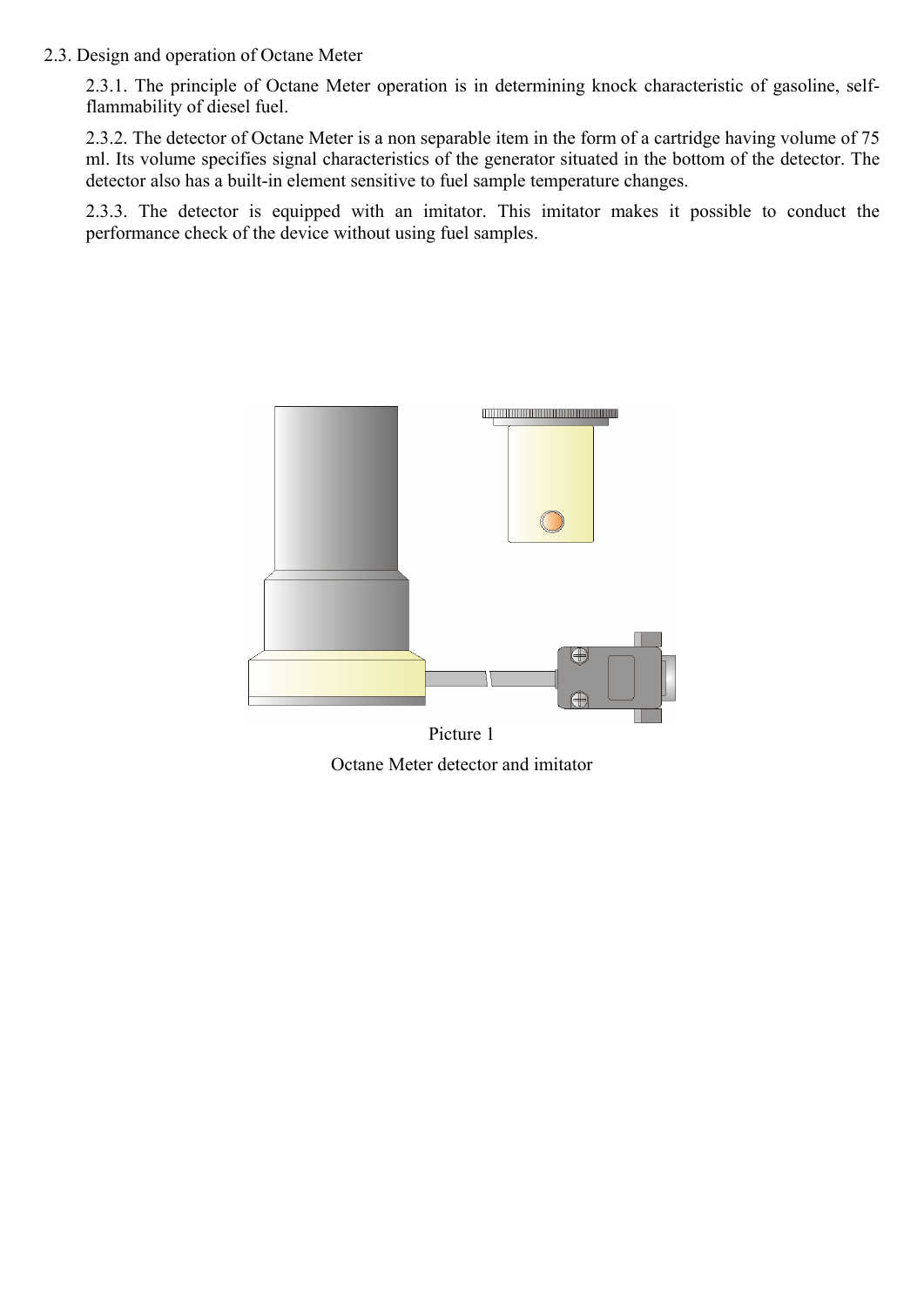

# Picture 2

## Appearance of Octane Meter (electronic module)

2.3.4. The electronic calculator of Octane Meter processes detector signals, performs all necessary calculations, and constantly tests the main function modules of Octane Meter. The appearance of the electronic calculator is presented in Picture 2.

On the left side of this module there is a socket for connecting the detector.

At the lower panel of the device there is a socket for connection of Octane Meter to a personal computer.

At the front panel of the device there is a liquid-crystal display (LCD) and control buttons.

Display indications are described in all details in Article 3.3. Buttons [ON] and [OFF] are meant for switching on and switching off Octane Meter correspondingly. Octane Meter operating modes are selected by means of button [SEL]. Button [F] is used to expand functions of the buttons [SEL] and  $[OFF]$ .

At the back panel of the electronic calculator module there is a battery compartment.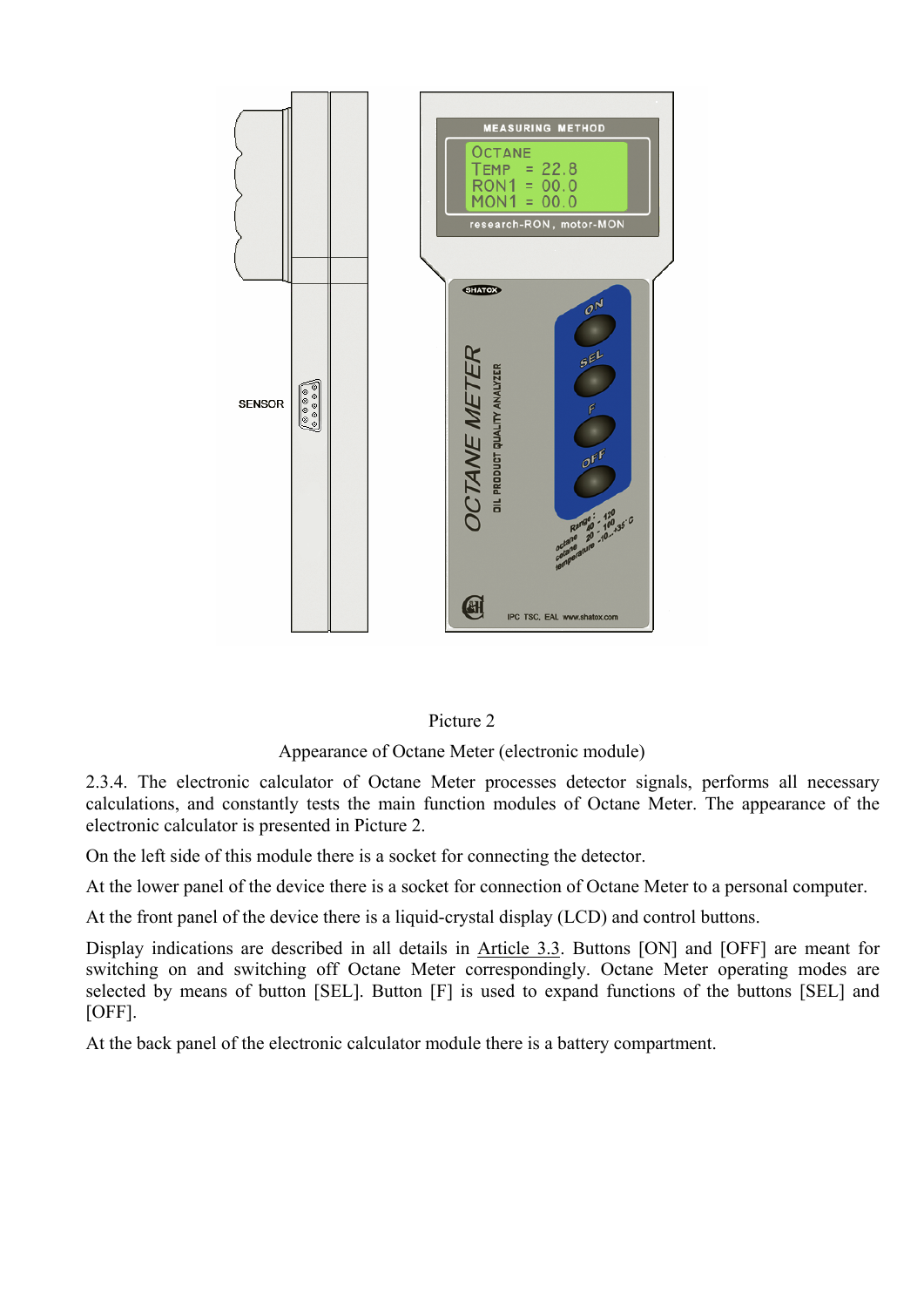# 2.4. Package

The OCTANE METER, when assembled, is placed into a bag or metal box.

2.5. Delivery package content

The delivery package consists of the following components:

| Electronic calculator module | 1 piece |
|------------------------------|---------|
| Probe sensor                 | 1 piece |
| Imitator                     | 1 piece |
| Operations manual            | 1 piece |
| Power supply elements        | 1 set   |
| Bag or metal case            | 1 piece |

# **3. Use of Octane Meter**

3.1. It is prohibited to fill up the Octane Meter detector with other liquids but commercial gasoline, diesel fuel, motor and transformer oils.

3.1.1. It is allowed to use this Octane Meter on the following operating conditions: the ambient temperature must be in the range from minus 10 °С up to plus 45 °С. In case of conducting measurements out of the indicated range, the readings of the measured temperature will be blinking.

In case of using Octane Meter at lower temperatures, the liquid-crystal display (LCD) of the device may become frozen. Use of Octane Meter at higher temperatures may lead to distortion of measurements results due to intensive evaporation of light fractions of a fuel sample being examined.

# 3.2. Making-ready

3.2.1. Octane Meter is completely equipped and does not require any pre-starting procedures.

3.2.2. Make sure that power supply elements are installed properly. The scheme of the proper connection is given at the back panel of the electronic calculator module.

3.2.3. After transportation of Octane Meter under winter conditions it is recommended to let the device stay indoors during at least 2 hours.

# 3.3. Display indications

Octane Meter is equipped with a four-line matrix liquid-crystal display (LCD). The appearance of the display along with indications of all possible fields and symbols is presented in Picture 3.

A view of single fields depends on an appropriate Octane Meter operating mode.





«1» is a field displaying an Octane Meter operating mode; this field can indicate the following: Octane, Cetane, Oct+Oct, Cet+Cet.

«2» is a field, which is shown only at performing program correction of Octane Meter readings.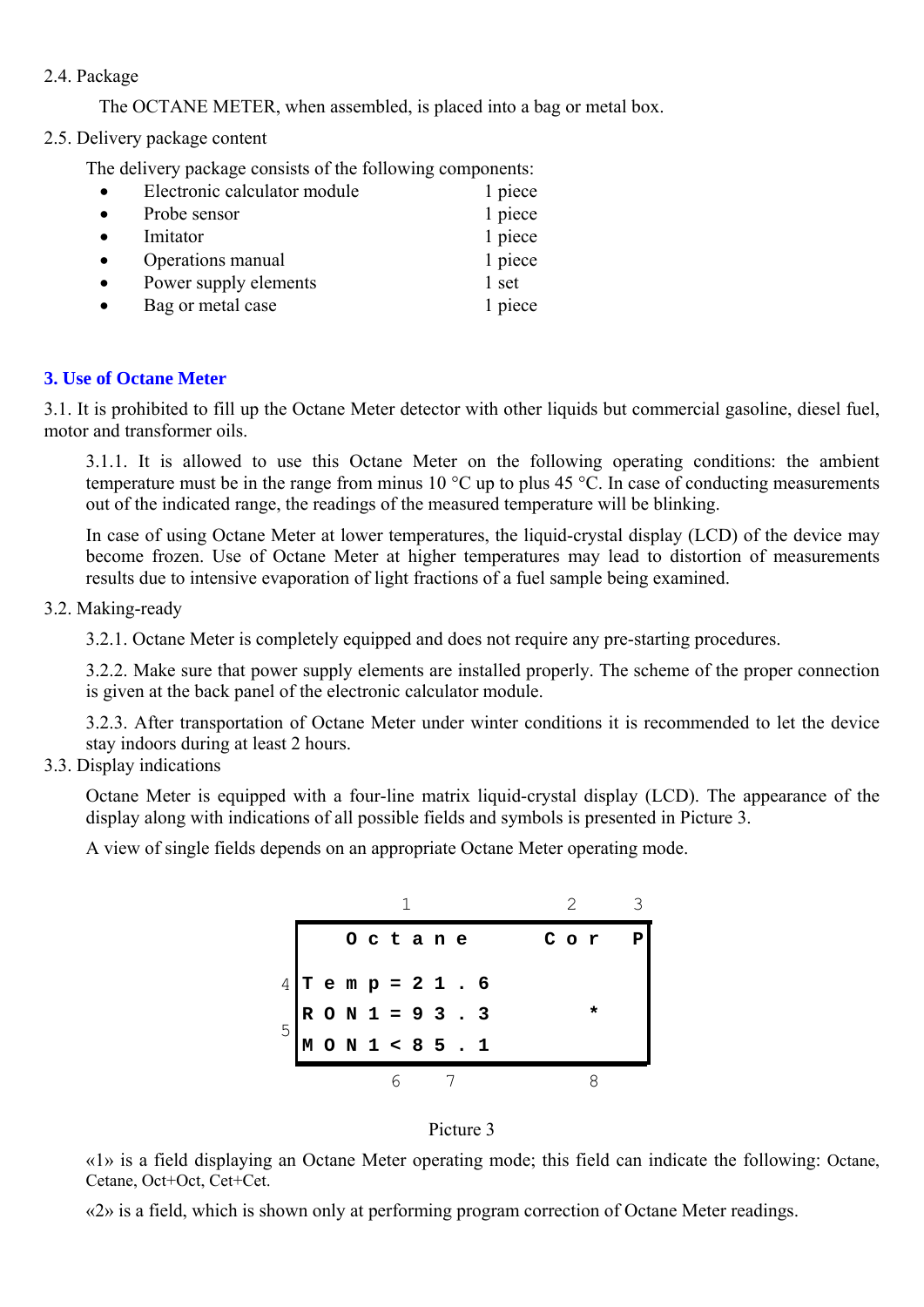«3» - the signal P displayed in this field is followed by a sound and evidences a non-sufficient power supply; in this case the measurements should not be carried out.

«4» is a field displaying temperature of an investigated fuel sample. It is indicated in any Octane Meter operating mode.

«5» describes parameters being measured in the current operating mode.

«6» always indicates symbol «=» at conducting measurements. At performing program correction it indicates the symbol of an operation being carried out with the current parameter.

«7» indicates values of parameters being measured.

«8» - displaying of a blinking symbol, when the device is running, testifies to its full serviceability.

3.4. Octane Meter operating modes

With the purpose of expansion of adaptation capabilities of the device for various application conditions, Octane Meter has 6 operating modes.

|                                              |                   | Table 2                                                                                                                                                                                                                                                                                                                                                                  |  |
|----------------------------------------------|-------------------|--------------------------------------------------------------------------------------------------------------------------------------------------------------------------------------------------------------------------------------------------------------------------------------------------------------------------------------------------------------------------|--|
| <b>Mode</b>                                  |                   | <b>Description</b>                                                                                                                                                                                                                                                                                                                                                       |  |
| Octane<br>$Temp =$<br>$RON1 =$<br>$MON1 =$   | <b>AKI</b><br>$=$ | The first mode is a base regime. It is enough to apply this mode for practical operation<br>of this device. This mode is meant for measurement of commercial gasoline octane<br>numbers by research (RON) and motor (MON) methods and antiknock index AKI<br>(RON+MON)/2 simultaneously.                                                                                 |  |
| Octane<br>$Temp =$<br>$RON2 =$<br>$MON2 =$   | <b>AKI</b><br>$=$ | The second mode is also used for measurement of octane numbers, but it is specially<br>intended for working with gasoline, as a rule with low-octane gasoline received by<br>means of compounding in accordance with the small capacity manufacture technology<br>or in terms of branch specifications. This mode is also meant for analyzing non-<br>standard gasoline. |  |
| Cetane<br>$Temp =$<br>Cet<br>$=$<br>TFr<br>= | TYPE              | The third mode is meant for determining diesel fuel cetane numbers (Cer). In addition,<br>as a facultative parameter it is possible to determine the chilling temperature of a<br>diesel fuel sample (TFr). Also, the type (TYPE) of the diesel fuel depending on the<br>free sing temperature (TFr) is displayed:<br>S-summer, W-winter, A-arctic                       |  |
| Oct+Oct<br>$Temp =$<br>$RON1 =$<br>$MON1 =$  | <b>AKI</b><br>=   | See mode Octane/RON1/MON1                                                                                                                                                                                                                                                                                                                                                |  |
| Oct+Oct<br>$Temp =$<br>$RON2 =$<br>$MON2 =$  | <b>AKI</b><br>=   | See mode Octane/RON1/MON1                                                                                                                                                                                                                                                                                                                                                |  |
| Cet+Cet<br>$Temp =$<br>$Cet =$<br>$TFr =$    | TYPE              | See mode Cetane/CET/TFR                                                                                                                                                                                                                                                                                                                                                  |  |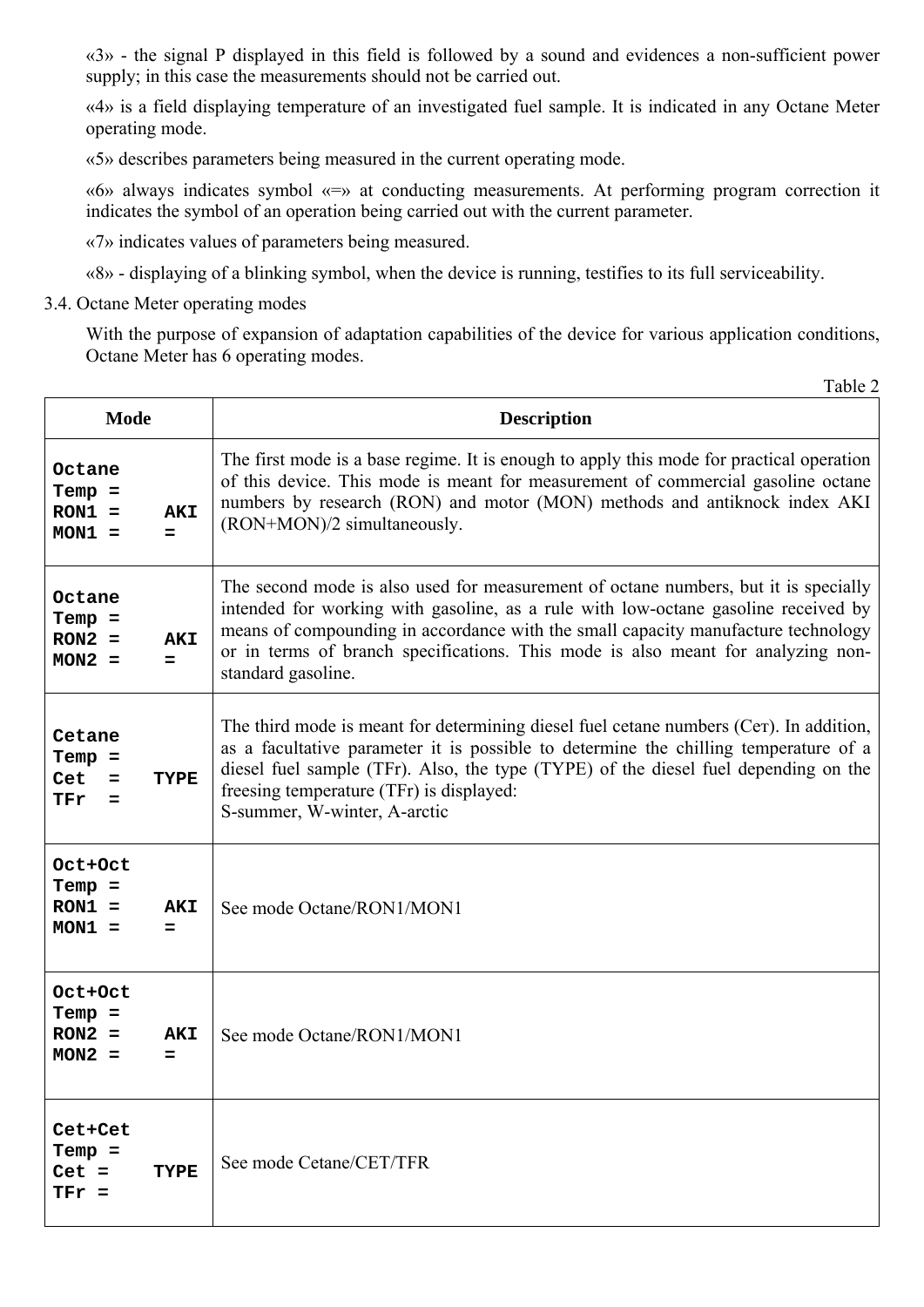Octane Meter memory contains integral parameters of a considerable quantity of commercial gasoline and diesel fuel grades. Readings of Octane Meter may differ for two samples of the same grade, if these samples are manufactured of different batches of oil, and that is why they have different composition. In this case, measurement accuracy may not satisfy a user. For that, Octane Meter has a function of making program correction of readings.

The computational algorithm modified by a user is saved in the Octane Meter memory at switching off power supply. Program correction of readings is possible in any operating regimes (modes) of Octane Meter. However, it is recommended not to make any changes into the first three modes, keeping them as reference regimes, and for this purpose the 4, 5 and 6 modes may be used (Table 2). These modes are complete analogues of the first three, but they are specially meant for entering correction by a user. Switching of the Octane Meter operating modes is carried out by pressing of button [SEL].

## 3.5. Procedures of operation

3.5.1. Open the case, take out the Octane Meter detector and put it on a horizontal surface. Position of the electronic calculator module does not matter.

3.5.2. Make sure that there are no unwanted subjects (such as fixed residues or oil films) in the Octane Meter detector.

3.5.3. Switch on Octane Meter by pressing of button [ON]. The value of temperature parameter «**Temp**» will be blinking for a short period of time, until Octane Meter receives the information from the detector.

Octane Meter automatically switches over to the operating mode at which it has been switched off earlier. If necessary, choose a required operating mode (Article 3.4) by means of button [SEL].

3.5.4. Octane Meter indications will set in 1 - 5 seconds. If the Octane Meter detector is empty, «zeros» are displayed. If the imitator is inserted into the Octane Meter detector, Octane Meter is to indicate values from the working range of measurements (Article 4.2.).

3.5.5. Using laboratory glassware of volume 75 - 100 ml, fill up carefully the Octane Meter detector with an investigated fuel sample up to full admission. It is supposed to switch on Octane Meter as soon as the Octane Meter detector will be filled up.

3.5.6. The process of measurement and updating of indications takes no more than 5 seconds. If temperature of the sample differs from the ambient temperature, it is necessary to wait until setting of indications of the temperature of the sample. Write down readings of Octane Meter. If parameters of the sample are out of the working range limits, the Octane Meter display indicates values «00.0».

This Octane Meter model has a function to store the results of measurements in the Octane Meter memory. To do this it is necessary to press and keep button [F] and at the same time press button [OFF]. The measurement results log of Octane Meter saves data of the last 12 measurements. When the measurement results log is overflowed, new data replace old information. To identify these measurements they are consistently numbered from RN01…RN12 (0 up to 255). Saved data can be viewed by the following ways. You can push [ON] button and the instrument switches into the review mode. Push [ON] button again to jump between measurements. Press  $[F] + [ON] -$  to delete all measurements. [SEL] or [OFF] – to exit from the mode.

3.5.7. Pour out the fuel sample, turn upside-down the measuring Octane Meter detector and empty it removing all fuel rests; if necessary, wipe it with cleaning rag (toilet paper). After conducting analysis of diesel fuel the Octane Meter detector is to be washed out with gasoline.

3.5.8. Proceed to next measurements or switch off the device.

With a view to save power, Octane Meter has a function of automatic switching-off in 15 minutes, if during this period any buttons were not pressed (except for [ON]).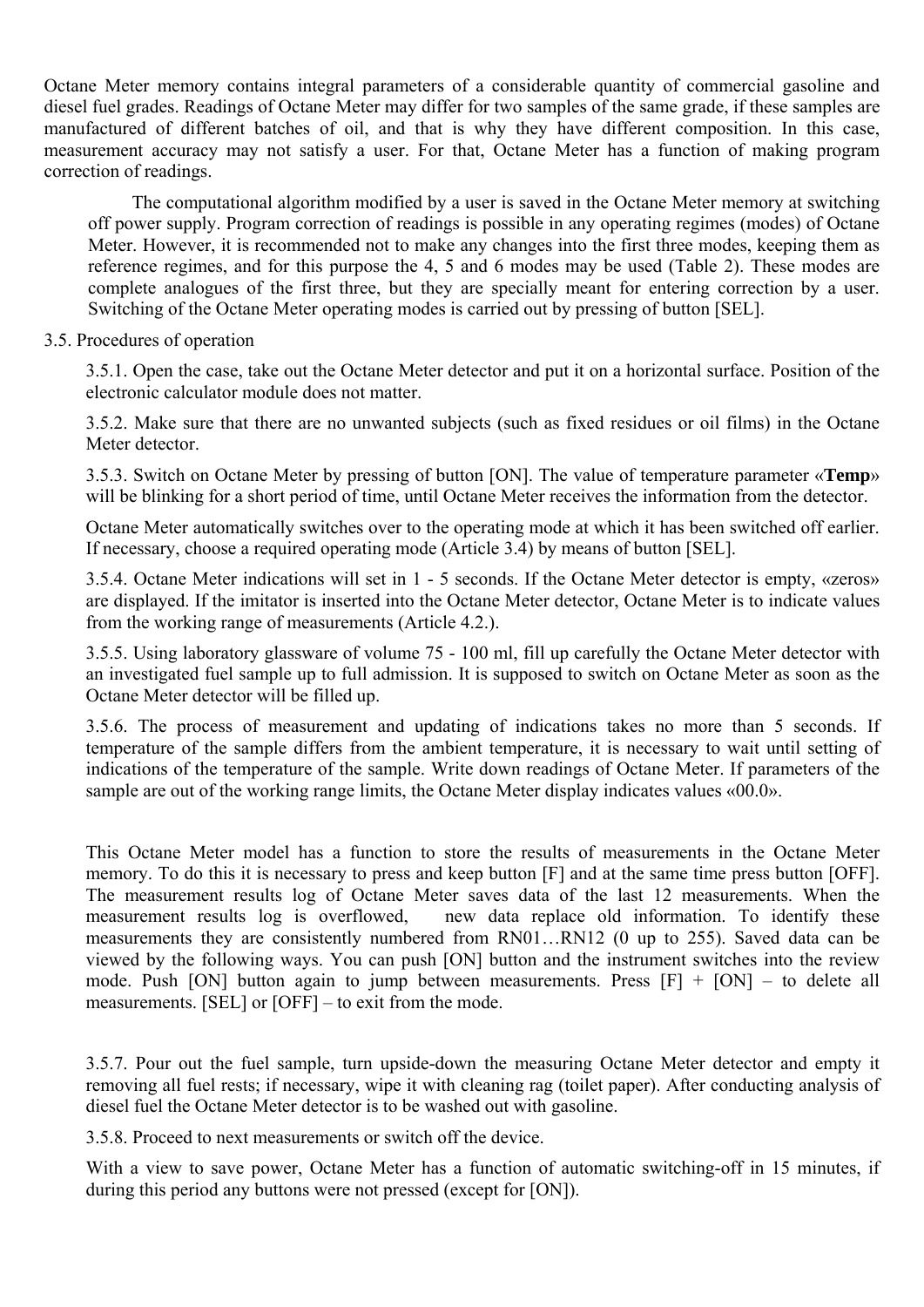3.6. Making program correction of reading

**ATTENTION**. It is necessary to remember, that gasoline data set into the Octane Meter memory remain constant.

The process of program correction of reading modifies only the algorithm of calculations. Corrections entered in one of the operating modes do not have an influence on functioning of other modes. Reset of corrections (return to the base algorithm of calculations) is also made independently in each mode.

In the correction mode in case of activation of the automatic power switching-off function, the changed corrections will be saved. The program correction of readings is to be performed in the following order:

3.6.1. Choose the Octane Meter operating mode in which it is necessary to make corrections. Fill up carefully the Octane Meter detector with a fuel sample with known parameters (octane number for gasoline or cetane number for diesel fuel). Perform a measurement and obtain a value, which needs to be corrected.

3.6.2. Enter into the correction mode. To do this it is necessary to press and keep button [F] and at the same time press button [SEL]. At this, the device beeps a long sound signal, and a blinking field "Cor" and the symbol of correction appear in the first line of the indicator. At this stage, Octane Meter does not perform any measurements, displaying the last obtained result.

3.6.3. By means of button [OFF] choose the parameters to be corrected (RON or MON for gasoline, Cet or TFr for diesel fuel). At this, symbol «=» located on the opposite side of the corresponding parameter changes into one of the symbols of correction: ">", " $\leq$ ", "+", "-" or "Z". An example of display indications at performance of these activities is presented in Picture 4. In this instance the fourth Octane Meter operating mode is chosen for making corrections.

Oct+Oct Cor Temp = 21.6 RON1 **>** 93.3 MON1 = 85.1 ↓ ↑ Oct+Oct Cor Temp = 21.6 RON1 = 93.3 [OFF] MON1 **>** 85.1 [OFF] Picture 4

3.6.4. By means of button [SEL] choose the operation of correction (Picture 5) from the following set of options:<br> $C_{\leq 2}$ ,  $C_{\leq 1}$ ,

" $\leq$ ", "+" - Increase of a parameter;<br>" $\geq$ " "-" - Reduction of a parameter - Reduction of a parameter; "Z" - Zeroing (reset) of corrections RON1 **Z** 93.3  $[SEL]$  *MON1* = 85.1 ← ↓ ↑ RON1 **<** 93.3 RON1 **+** 93.3  $[SEL]$  MON1 = 85.1 MON1 = 85.1 [SEL] ↓ ↑  $[SEL]$   $\begin{array}{|l|l|l|l|l|} \hline \text{RON1} > 93.3 &\rightarrow & \text{RON1 - } 93.3 &\text{S.1} \ \hline \text{MON1 = } 85.1 & \text{MON1 = } 85.1 & \end{array}$ 

| 'icture |  |
|---------|--|
|---------|--|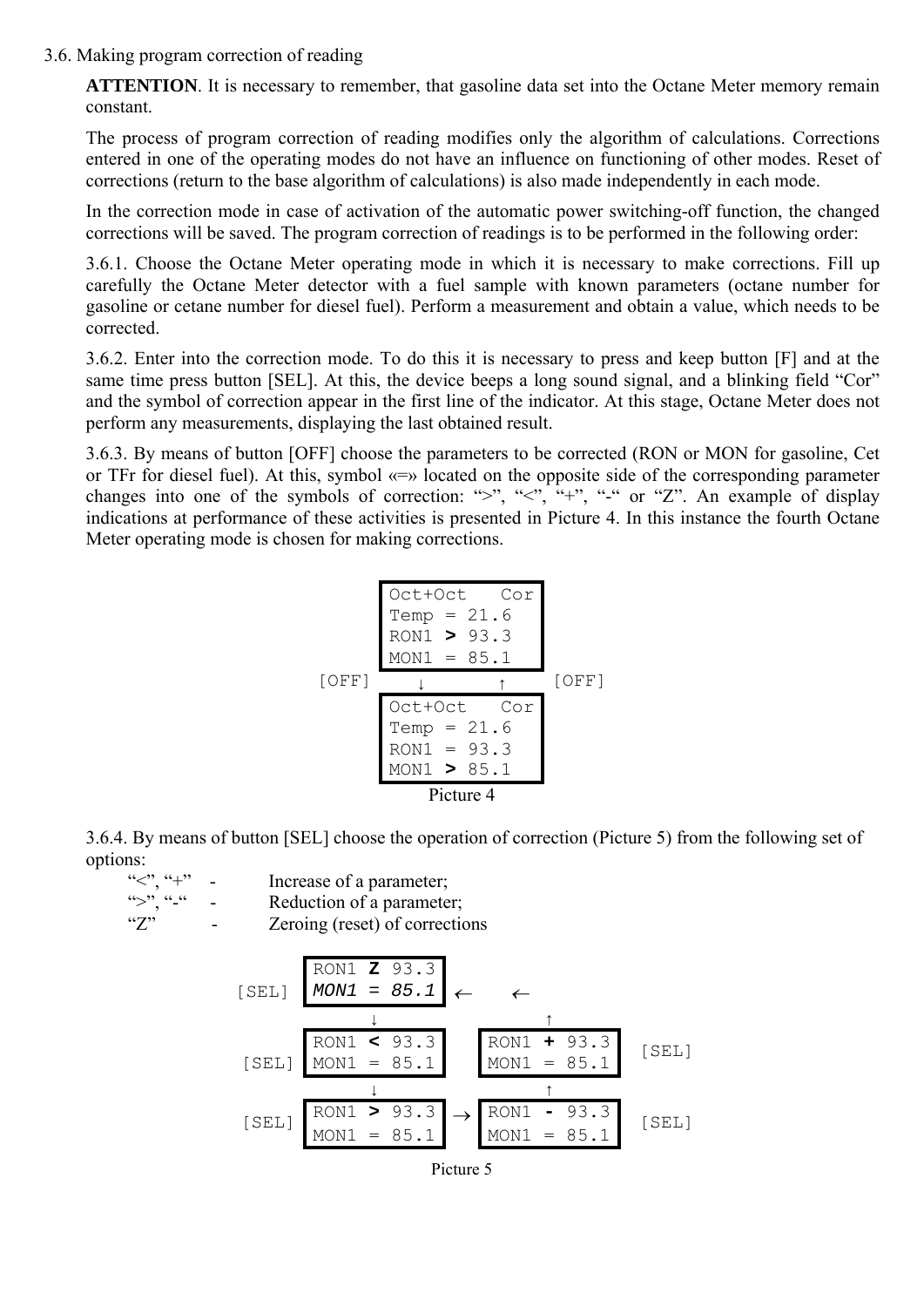The calibration characteristic stored in the Octane Meter memory is strongly nonlinear, therefore to correct readings of low-octane gasoline (octane number is less than 80) it is recommended to use operations ">" and "<", and for high-octane gasoline (octane number is more than 80) it is recommended to use operations "+" and "-". Readings of cetane numbers do not need, as a rule, to be corrected. Determining of diesel fuel chilling temperatures is carried out as a reference parameter. In this connection, at making correction of parameters "Cet" and "TFr" the operations are chosen at operator's will.

**ATTENTION.** There is a difference in effects of performance of the operations: «+» and "-" are performed independently for each parameter; "<"and ">" not only correct the chosen parameter, but also cause proportional changes of other parameter; "Z" makes zeroing (resetting) of corrections for both parameters at once; and, if execute this operation in the top line (the line of parameters "RON" or "Cet"), zeroing (resetting) of the corrections entered by means of operations «+» and «-» occurs; if execute "Z" in the bottom line (line "MON" or "TFr"), zeroing (resetting) of the corrections entered by means of any operations occurs.

3.6.5. Set the parameter being corrected to the required value. For this purpose press and keep button [F] and at the same time press button [OFF] to hear a sound signal. At this the symbol of operation is replaced with symbol "\*" for a short period of time (Octane Meter processes the received information), and then the parameter value changes. In Pictures 6 and 7 examples of performance of operations  $\langle \cdot | \cdot \rangle$  and  $\langle \cdot | \cdot \rangle$  are presented. Using operations «+» and "-", each pressing of button [OFF] makes change in the parameter by 0.1 units of octane (cetane) numbers. Using operations " $\lt$ " and " $\gt$ ", the change in the parameter by 0.1 units of octane (cetane) numbers does not always occur, therefore it needs to make, if necessary, several pressing.

| <b>Buttons</b><br>combination | Display indications                     |
|-------------------------------|-----------------------------------------|
|                               | RON1 + 93.3<br>$MON1 = 85.1$            |
| $[F] + [OFF]$                 |                                         |
|                               | RON1 * 93.3<br>$MON1 = 85.1$            |
|                               |                                         |
|                               | RON1 + 93.4<br>$\star$<br>$MON1 = 85.1$ |
|                               |                                         |
| $[ F ] + [OFF ]$              | RON1 * 93.4<br>*<br>MON1<br>$= 85.1$    |
|                               |                                         |
|                               | RON1 + 93.5<br>$\star$<br>$MON1 = 85.1$ |
|                               | Picture 6                               |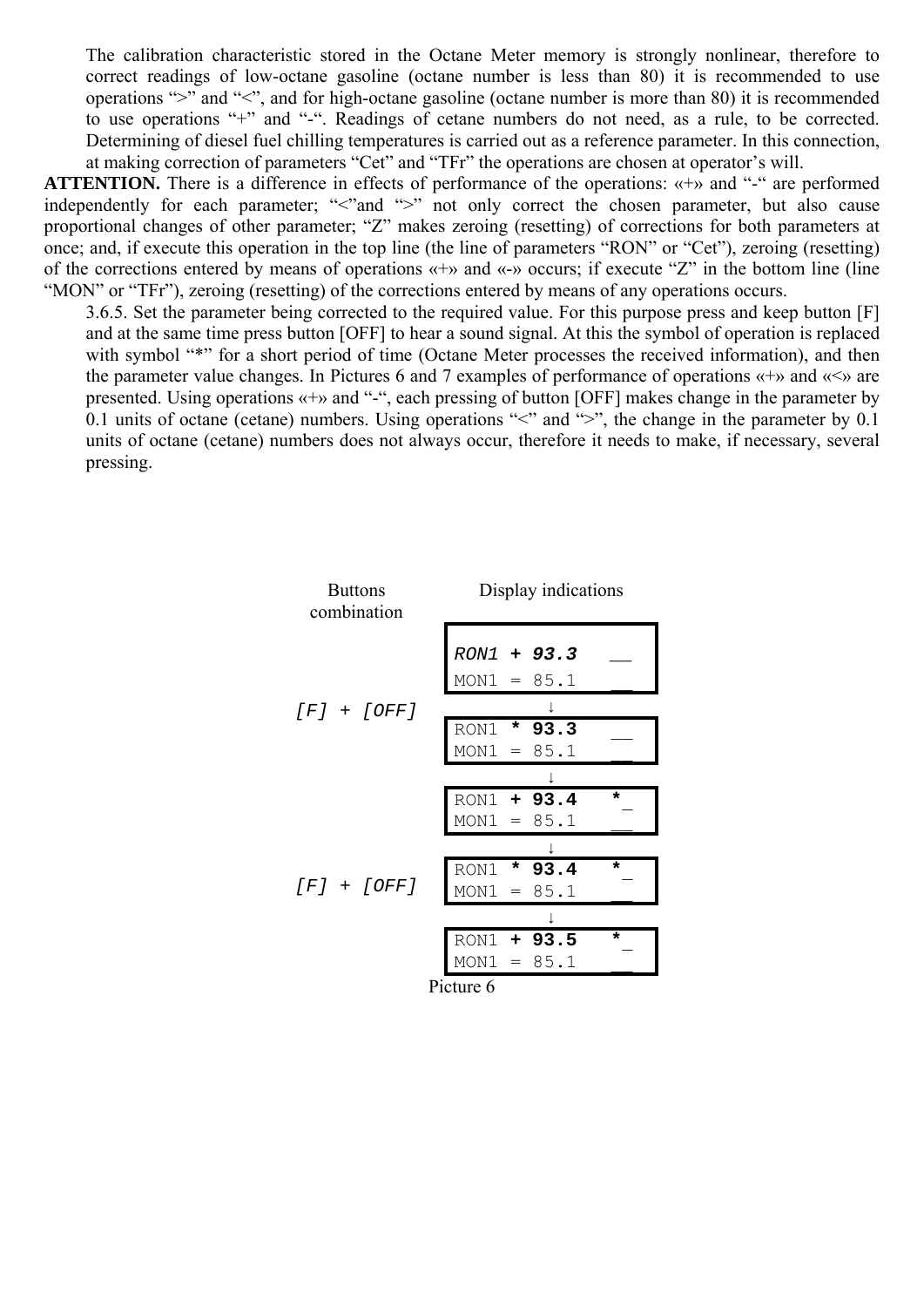| <b>Buttons</b><br>combination |  |                 | Display indications          |
|-------------------------------|--|-----------------|------------------------------|
|                               |  |                 | RON1 < 80.3<br>$MON1 = 76.2$ |
|                               |  | $[F] + [OFF]$   |                              |
|                               |  |                 | RON1 * 80.3                  |
|                               |  |                 | $MON1 = 76.2$                |
|                               |  |                 |                              |
|                               |  |                 | RON1 < 80.4<br>*             |
|                               |  |                 | $MON1 = 76.2$<br>$\star$     |
|                               |  |                 |                              |
|                               |  | $[F]$ + $[OFF]$ | RON1 * 80.4<br>$\star$       |
|                               |  |                 | $MON1 = 76.3$                |
|                               |  |                 |                              |
|                               |  |                 | RON1 < 80.5<br>$\star$       |
|                               |  |                 | $MON1 = 76.4$<br>$\star$     |
|                               |  |                 | Picture 7                    |

Symbols '\*' show the presence of correction of values RON1 and MON1 in relation to the factory presets. Underlining symbols are given for binding of correction indicators location; they are not displayed on the screen of the device.

3.6.6. After achieving the desirable result, leave the correction mode and enter into the Octane Meter operating mode. To do this it is necessary to press and keep button [F] and at the same time press button [SEL]. At this, a long sound signal is beeped.

**ATTENTION.** It is necessary to remember, that after having made correction Octane Meter assures normal inaccuracy of measurements only within the range of those samples for which this correction has been made. The corrections stored in the Octane Meter memory can always be resetted. For this purpose, it is necessary to enter into the correction mode and execute the operation of corrections zeroing (resetting) "Z" in the bottom line (the line of parameters "MON" or "TFR").

## 3.7. Safety measures

3.7.1. In Octane Meter there are no sources of high voltage, fire-danger or hazard to operator's health.

3.7.2. To start measurements is authorized only with the observance of the safety requirements specified in the normative document for the tested sample of gasoline (diesel fuel).

3.7.3. Working at samples it is necessary to observe the requirements of fire-prevention safety according to the State Branch Standard.

#### **4. Maintenance and control methods**

## 4.1. General instructions

Intermediate maintenance and checking, as well as routine maintenance of Octane Meter are performed by the manufacturer, authorized organizations, and by the Standardization and metrology center having appropriate rights.

## 4.2. Control models

4.2.1. To carry out periodic performance checks, adjustment and correction of Octane Meter readings in both laboratory and field conditions the manufacturer recommends using so-called control models. The control models are intended for imitation of electric parameters being equivalent to electric parameters of tested samples.

Modeling may be performed in two ways: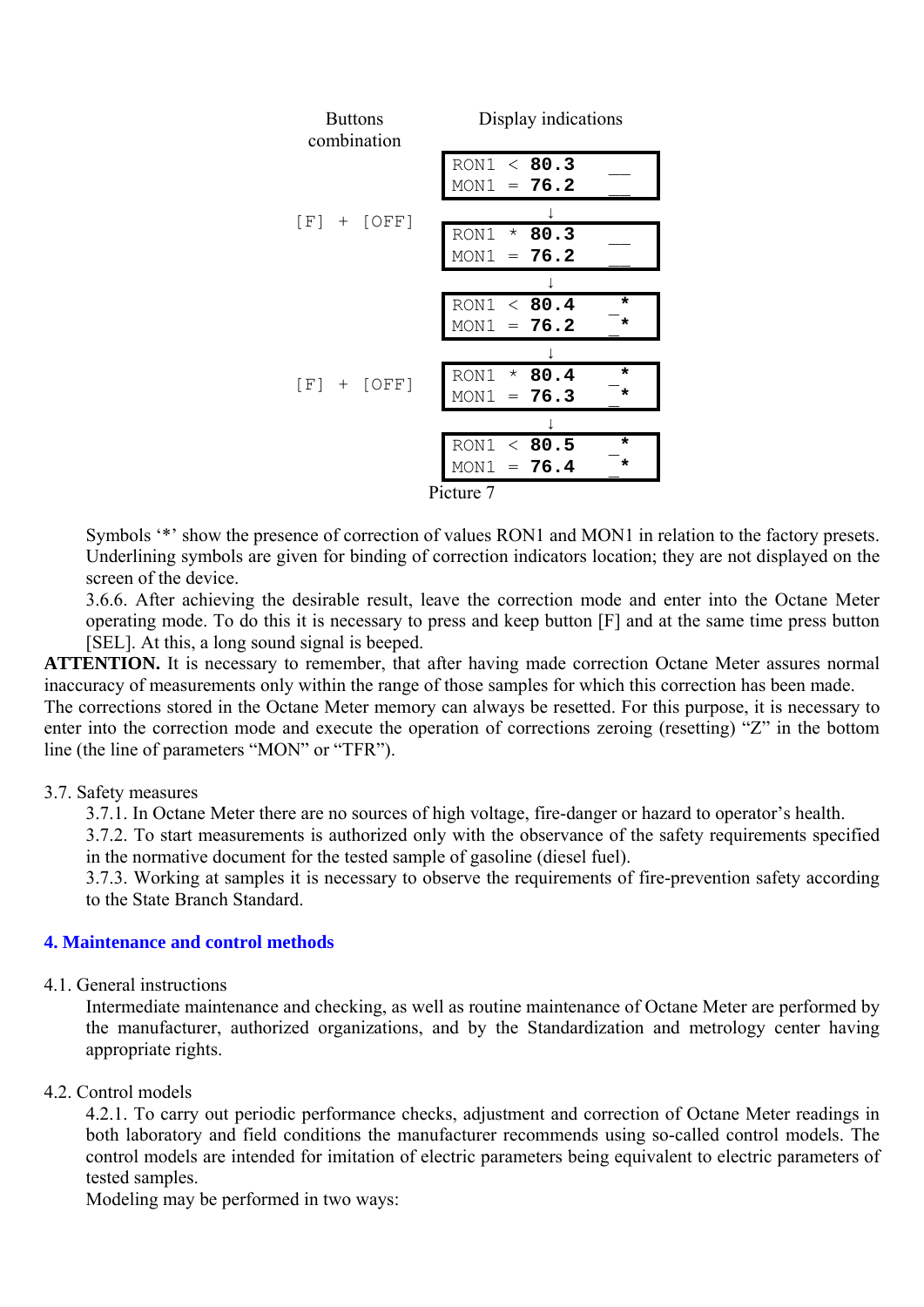- Inserting the imitator into the Octane Meter detector;
- Filling up the Octane Meter detector with isooctane having fixed dielectric capacitivity (so-called volumetric model).

4.2.2. Characteristics of the control models are given in Table 3. Measurements are to be conducted in the first operating mode (Octane, RON1, MON1).

Table 3

| <b>Linear model:</b>                                                                                               |                                                        |
|--------------------------------------------------------------------------------------------------------------------|--------------------------------------------------------|
| Electric capacitance, picofarad                                                                                    | 30                                                     |
| Indication range, units of octane number                                                                           | 40.120                                                 |
| Precision, units of octane number                                                                                  | 10                                                     |
| <b>Volumetric model:</b>                                                                                           |                                                        |
| Liquid                                                                                                             | Isooctane<br><b>State Branch</b><br>Standard 124333-83 |
| Indication of reduced octane number in<br>accordance with research method at $t = 20$ C,<br>units of octane number | 70.5                                                   |
| Indication of reduced octane number in<br>accordance with motor method at $t = 20$ C,<br>units of octane number    | 67.5                                                   |
| Precision, units of octane number                                                                                  | 0.5                                                    |
| Repeatability, units of octane number                                                                              | 0.2                                                    |

- 4.3. Octane Meter performance check
	- Switch on Octane Meter. Choose the first operating mode (Octane, RON1, MON1).
	- Insert the linear model (imitator) into the Octane Meter detector. Octane Meter is to display the values from the range 60-98.
- 4.4. Octane Meter adjustment
	- 4.4.1. Switch on Octane Meter. Choose the first operating mode (Octane, RON1, MON1).
	- 4.4.2. Enter into the correction mode and reset corrections, which may have been made by a user at performing program correction of readings (Article 3.6).

4.4.3. Fill up the Octane Meter detector with the volumetric model (isooctane). Octane Meter is to display values by research and motor methods.

4.4.4. If Octane Meter readings differ from specified values, make adjustments with the use of a screwdriver. For this purpose, insert the screw-driver into a special aperture in the bottom part of the detector and turning it to the left and right obtain the above specified values.

4.4.5. Wipe the Octane Meter detector with cleaning rag or toilet paper.

**NOTE.** The method of Octane Meter isooctane adjustment supplements the possibilities to adjust the device by means of comparison of Octane Meter readings and motor settings corresponding to State Branch Standard 511-82. Moreover, it is necessary in case of using Octane Meter for technological purposes or for analysis of gasoline manufactured by compounding of low octane (virgin) gasoline.

In this situation, Octane Meter assures normal inaccuracy of measurements only within the range of octane numbers of those samples for which the correction has been made.